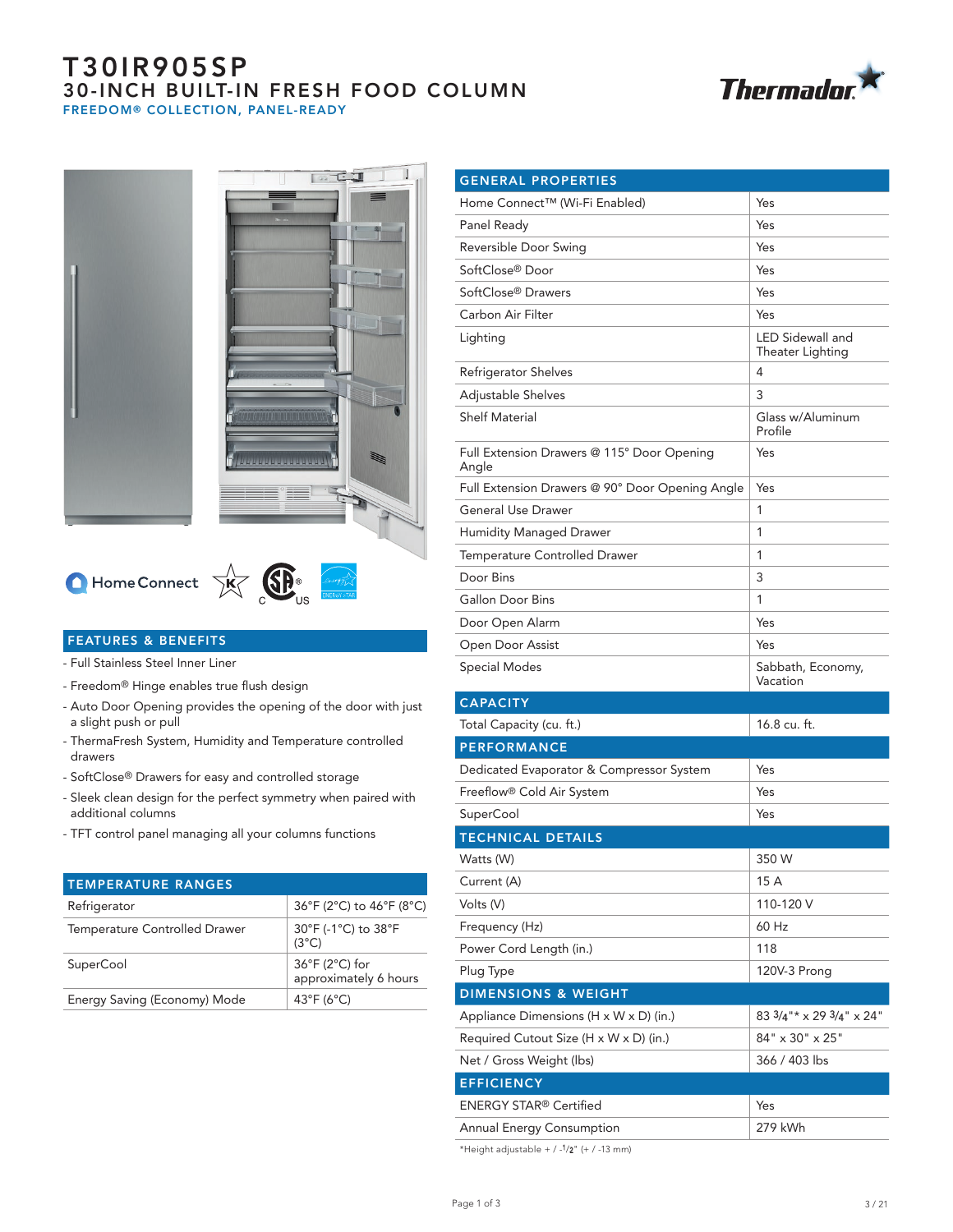## T30IR905SP 30-INCH BUILT-IN FRESH FOOD COLUMN

**Thermador** 

FREEDOM® COLLECTION, PANEL-READY

| <b>WARRANTY</b>                                                                                                         |                  |
|-------------------------------------------------------------------------------------------------------------------------|------------------|
| Limited, Entire Appliance, Parts and Labor on Any Part of the Refrigerator that Fails Because of a Manufacturing Defect | 2 Year           |
| Limited Warranty for Sealed Refrigeration System*; Parts and Labor                                                      | 3rd to 6th Year  |
| Limited Warranty for Sealed Refrigeration System*; Parts Only                                                           | 7th to 12th Year |
| Limited Warranty for Stainless Steel Rust-Through                                                                       | Lifetime         |

\*Sealed refrigeration system includes compressor, evaporator, condenser, dryer / strainer and connection tubing

## CUTOUT DIMENSIONS



## TOP VIEW CLEARANCE